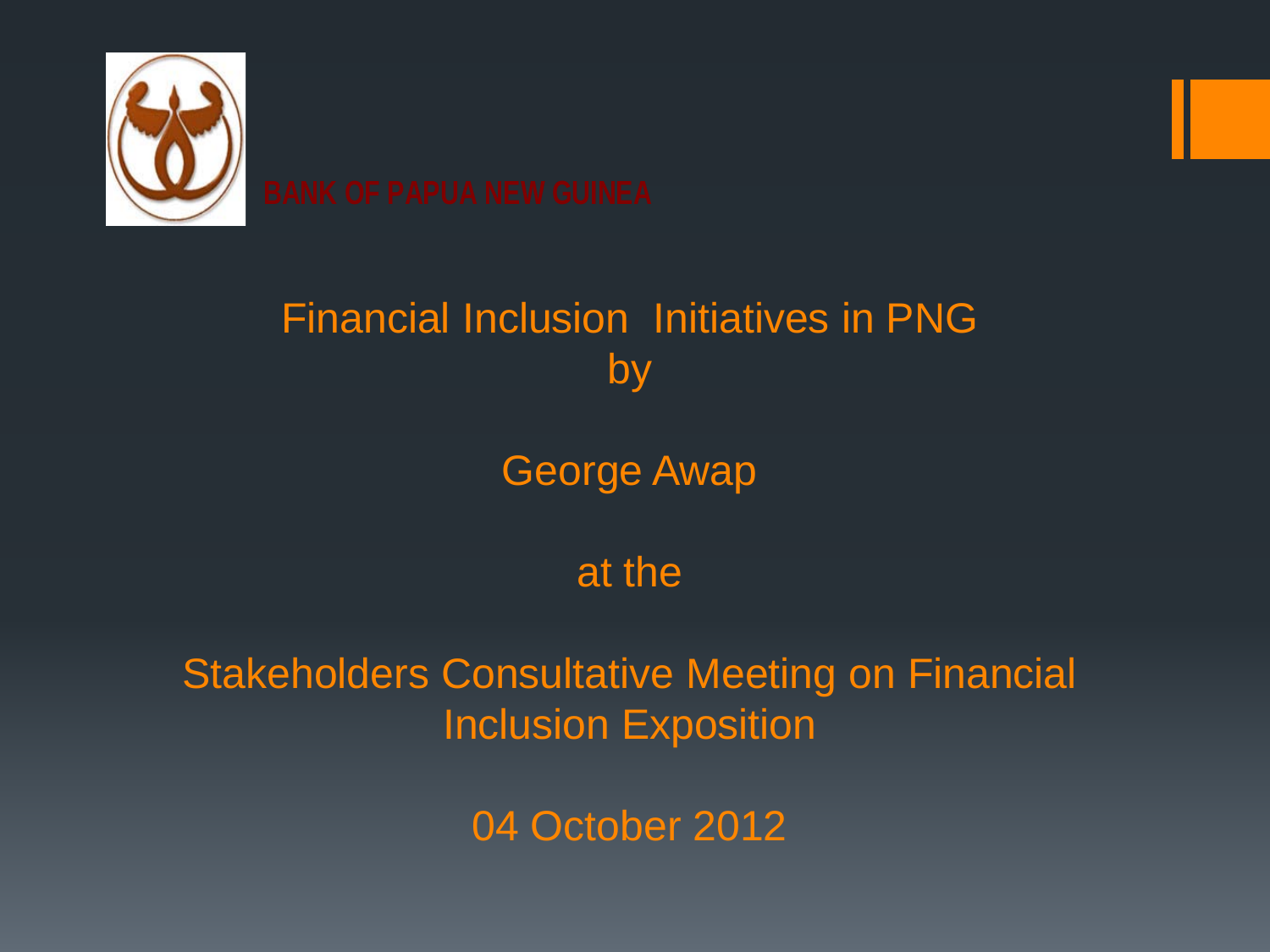# **Outline**

- 1. International Developments
- 2. Developments in the Pacific Islands Region
- 3. Demographic Features of the Papua New Guinean Economy
- 4. Financial Inclusion in PNG
- 5. Microfinance Expansion Project
- 6. Mobile banking and Payments Services
- 7. Financial Diaries & Competency projects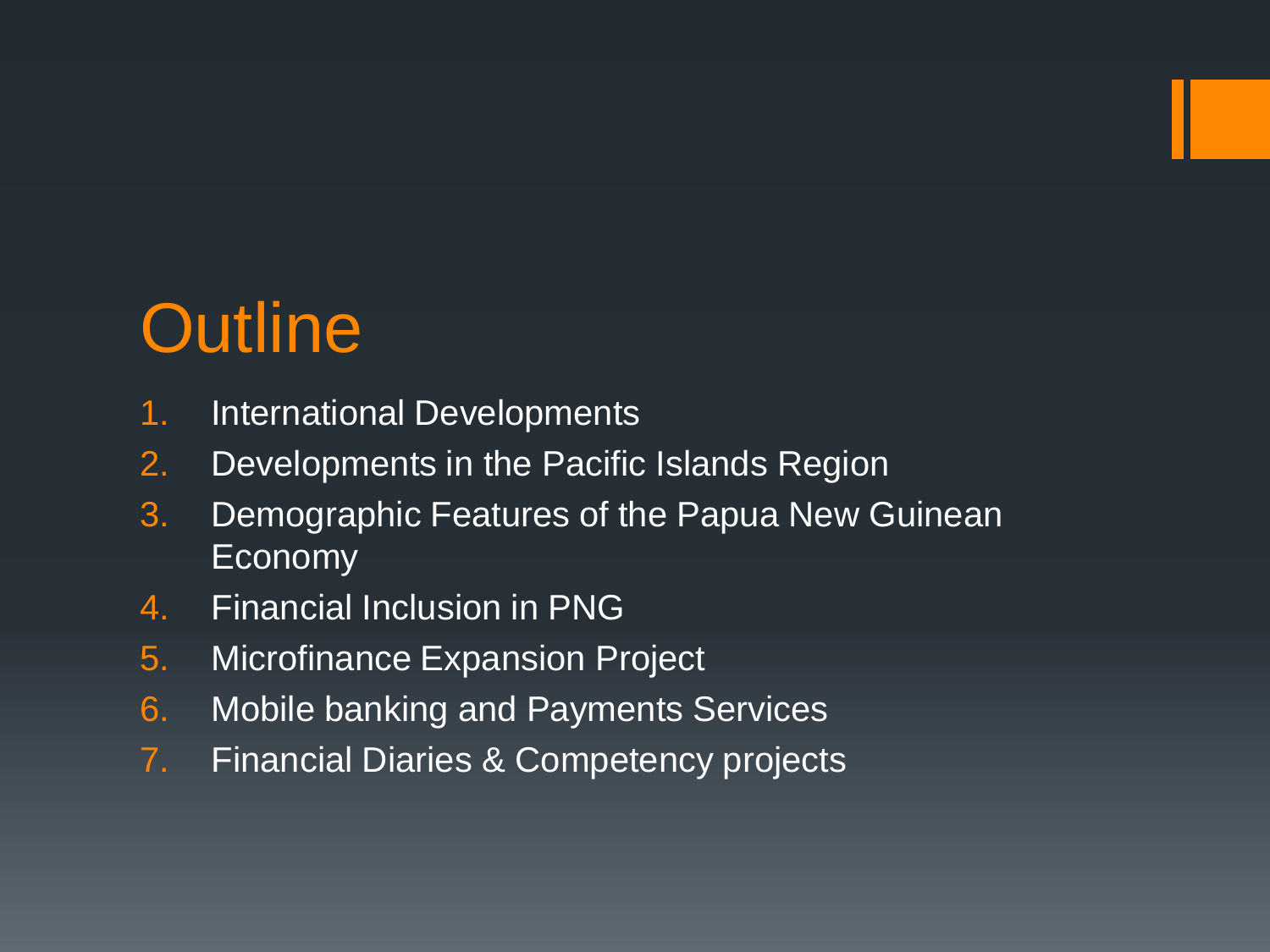### 1.International Developments

- G22 economies recognition that a significant proportion of the global population are excluded from the formal financial system
- **Therefore concerted efforts should be made by nations to improve** and develop financial literacy and employ financial services delivery models particularly designed for the poor and unbanked population
- Alliance for Financial Inclusion (AFI), a non governmental organization with over 138 member countries is at the center stage to push for changes to the lives of the people at the bottom of the pyramid.
	- 2009 Financial Inclusion Kenya
	- 2010 Bringing Financial inclusion to the next level in Bali-PNG Membership
	- 2011 Maya Declaration
	- 2012 Making Financial Inclusion Real (South Africa)
- **The focus now is to make financial inclusion make bring** tangible benefits to the real sector of the economy.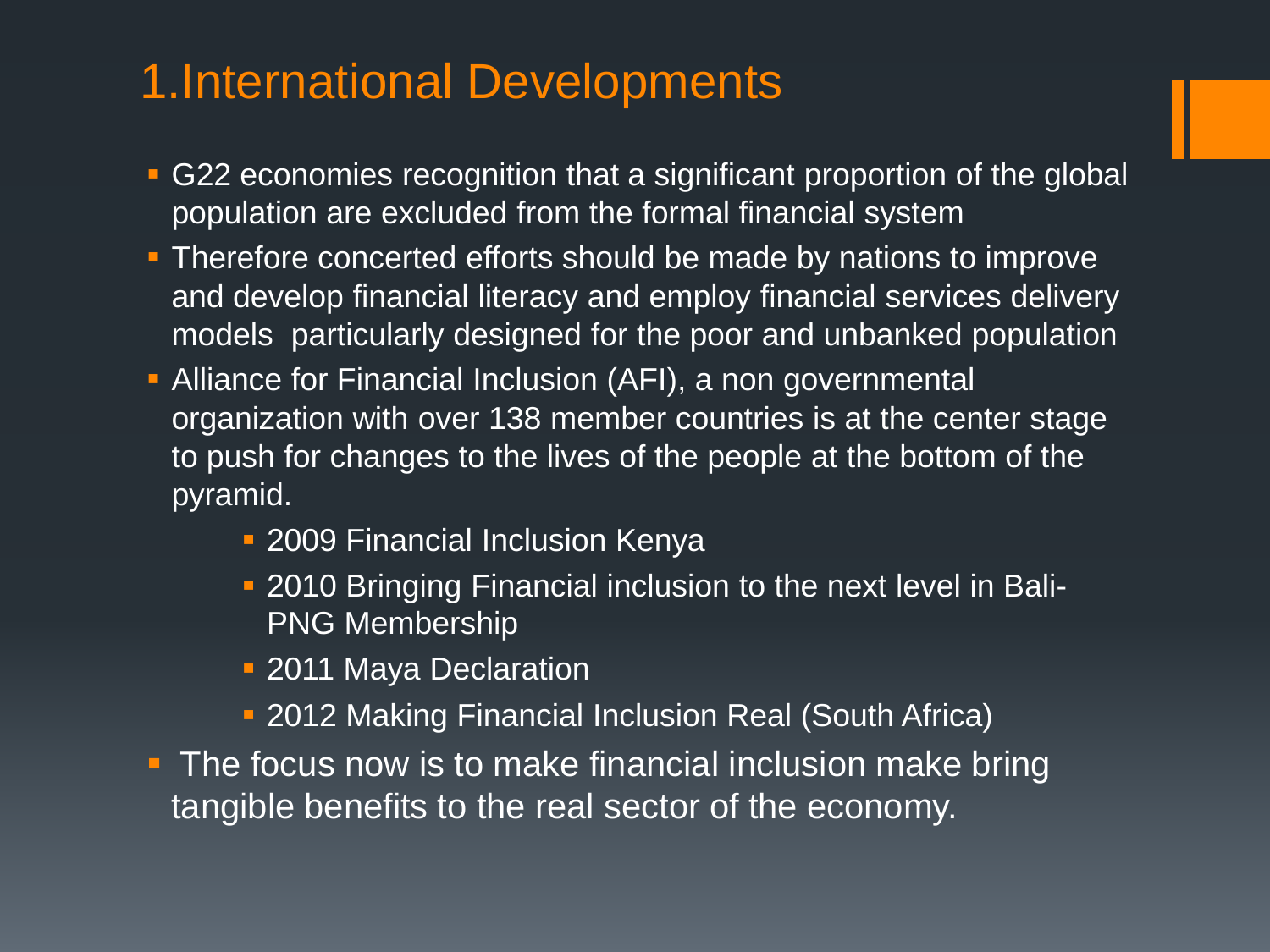#### 2. Developments in the Pacific Island **Countries**

- Coombs Declaration in 2008 on strengthening financial capability in the Pacific initiated by the Pacific Finance Ministers, Central Bank Governors and Donors Partners
- **Forum Economic Ministers in 2009 requested UNDP Pacific Center** and the Pacific Islands Forum Secretariat to work with donors to assist the Pacific Island Countries to implement Enterprise and Financial Education Curriculum in schools.
- Money Pacific Goals was endorsed in 2009 by the Finance Ministers and Central Bank Governors.
- All children to receive financial education through core curricula, thus requiring us to review the curriculum to introduce financial education in primary and secondary schools in PNG;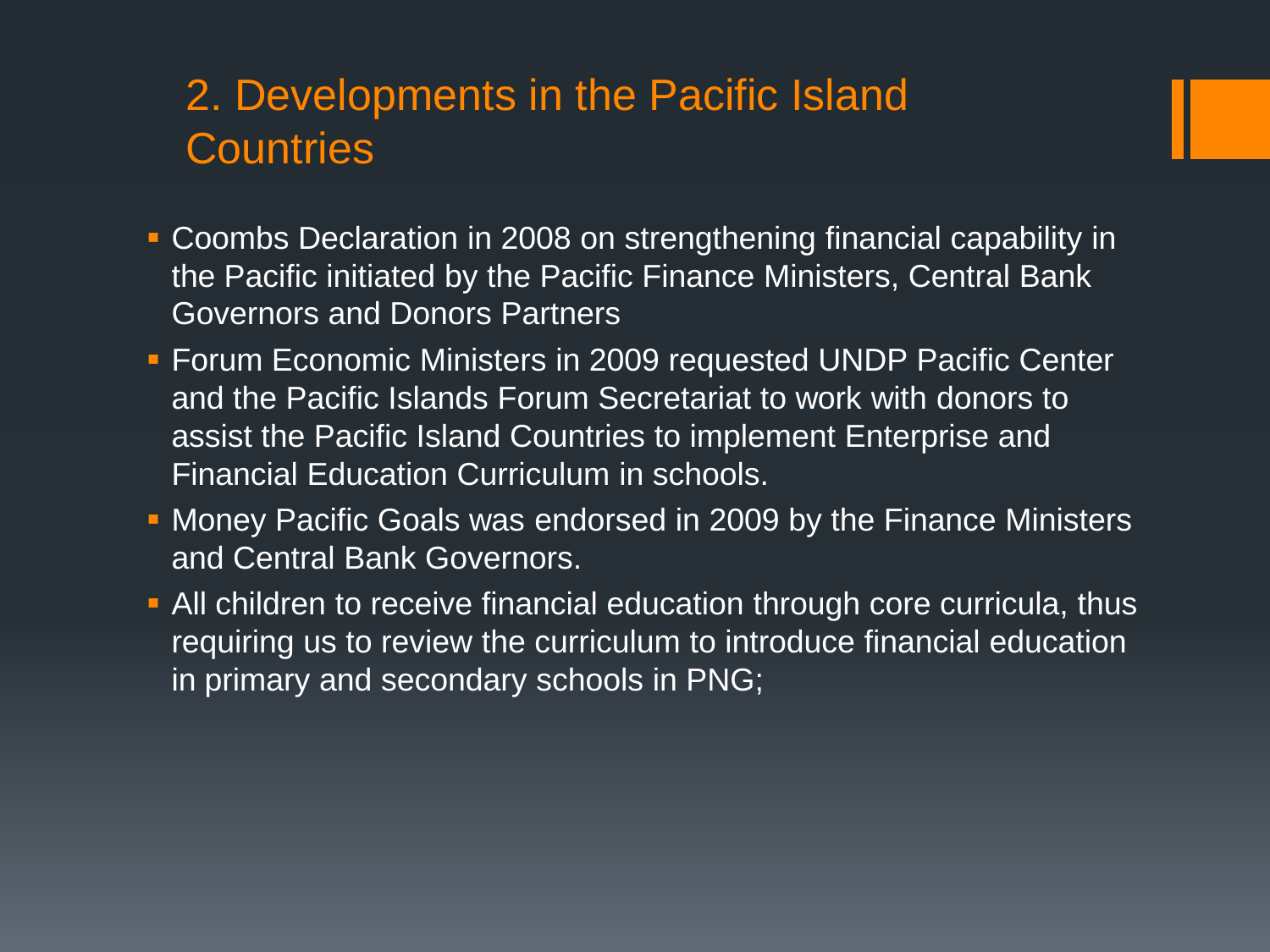# 3. Demographic Features of the Papua New Guinean Economy

- **Population of over 6.5 million people with 800 different language** groups and cultures
- **85 % live a subsistence livelihood**
- Geographically fragmented with many islands and rugged geographical terrains
- **Basic health and literacy levels are low**
- **Provision of government services such as roads, hospitals and** schools is lacking in many rural areas
- **Produces mainly mineral, agriculture and forestry products for** export
- Financial services accessibility and financial literacy levels are poor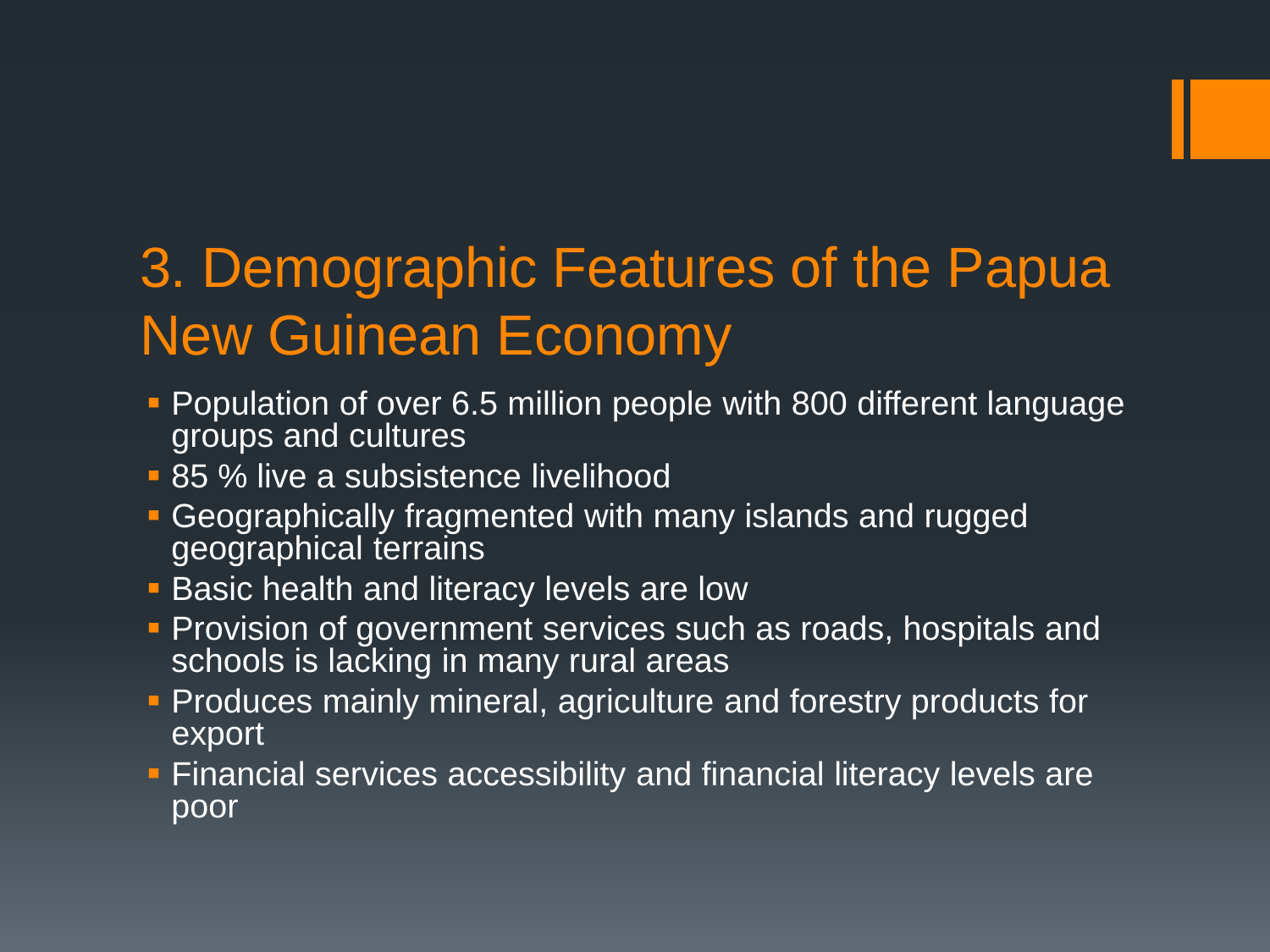### 4.Financial Inclusion in PNG

- Vision 2050 Policy Statement of the National Government encourages wealth creation, reduction of poverty and promotion of economic growth.
- **Re-emphasized in the Medium Term Development Strategy** and the Informal Sector Policy.
- **Bank of PNG has made financial inclusion as one of its key** objectives in its medium term strategic plan focusing on:
	- **Peromote the development of financial institutions,**
	- **strengthening institutional capacity through financial literacy** trainings, and
	- **Peromoting mobile banking and payments services to bring** financial services to rural Papua New Guinea.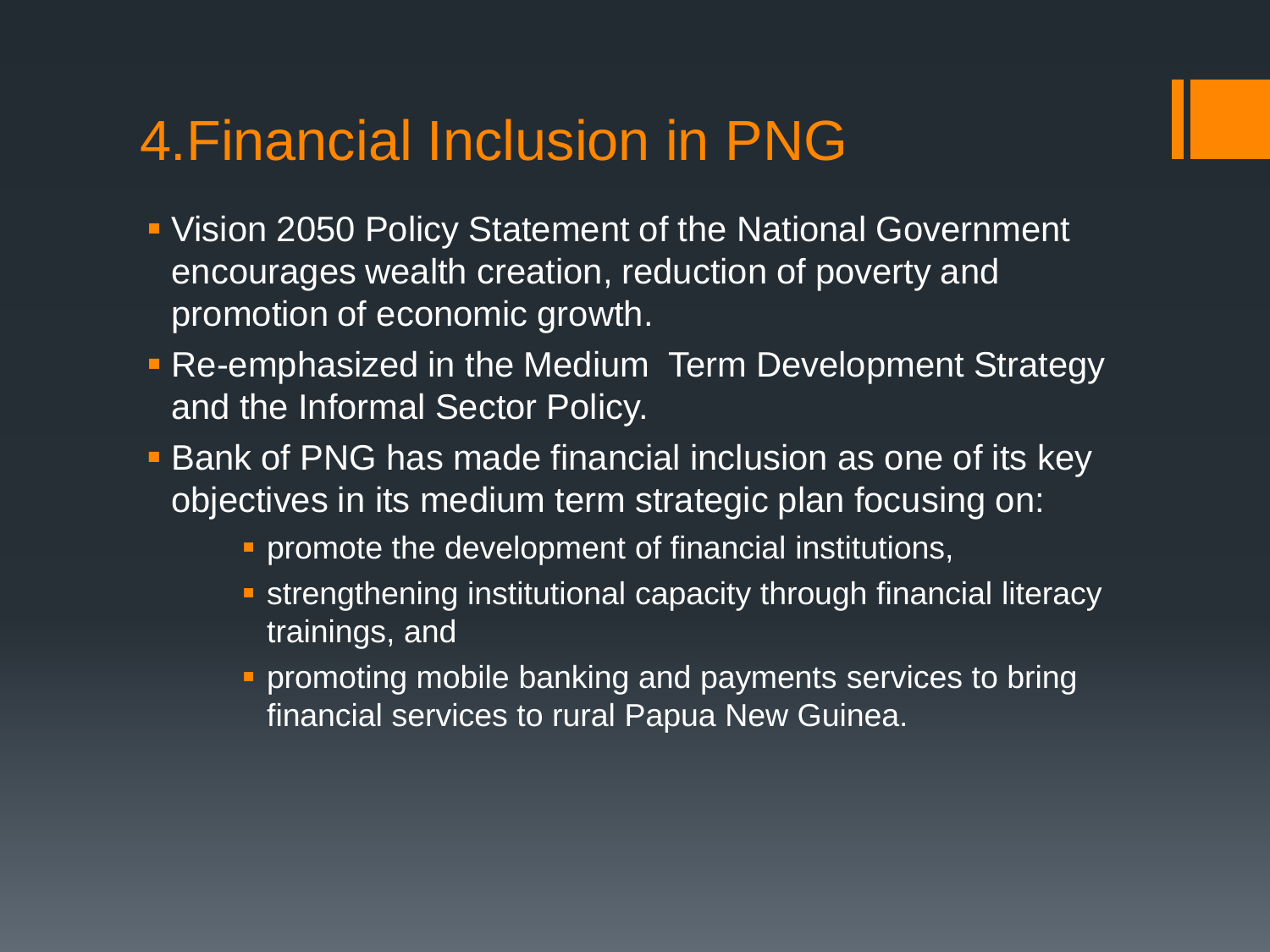### 4.1 Financial Inclusion Initiatives: Microfinance Expansion Project

- **The Microfinance Expansion Project. It is a USD24.0** million project co-funded by ADB, Ausaid, Government of PNG and participating financial institutions. It will focus on
	- i. Financial literacy to encourage the unbanked population and become part of the monetized sector, and develop management and technical capacity of microfinance institutions
	- ii. develop an appropriate regulatory framework for supervision of MFIs and
	- iii. increase lending to small and medium enterprises (SMEs) through a risk sharing facility.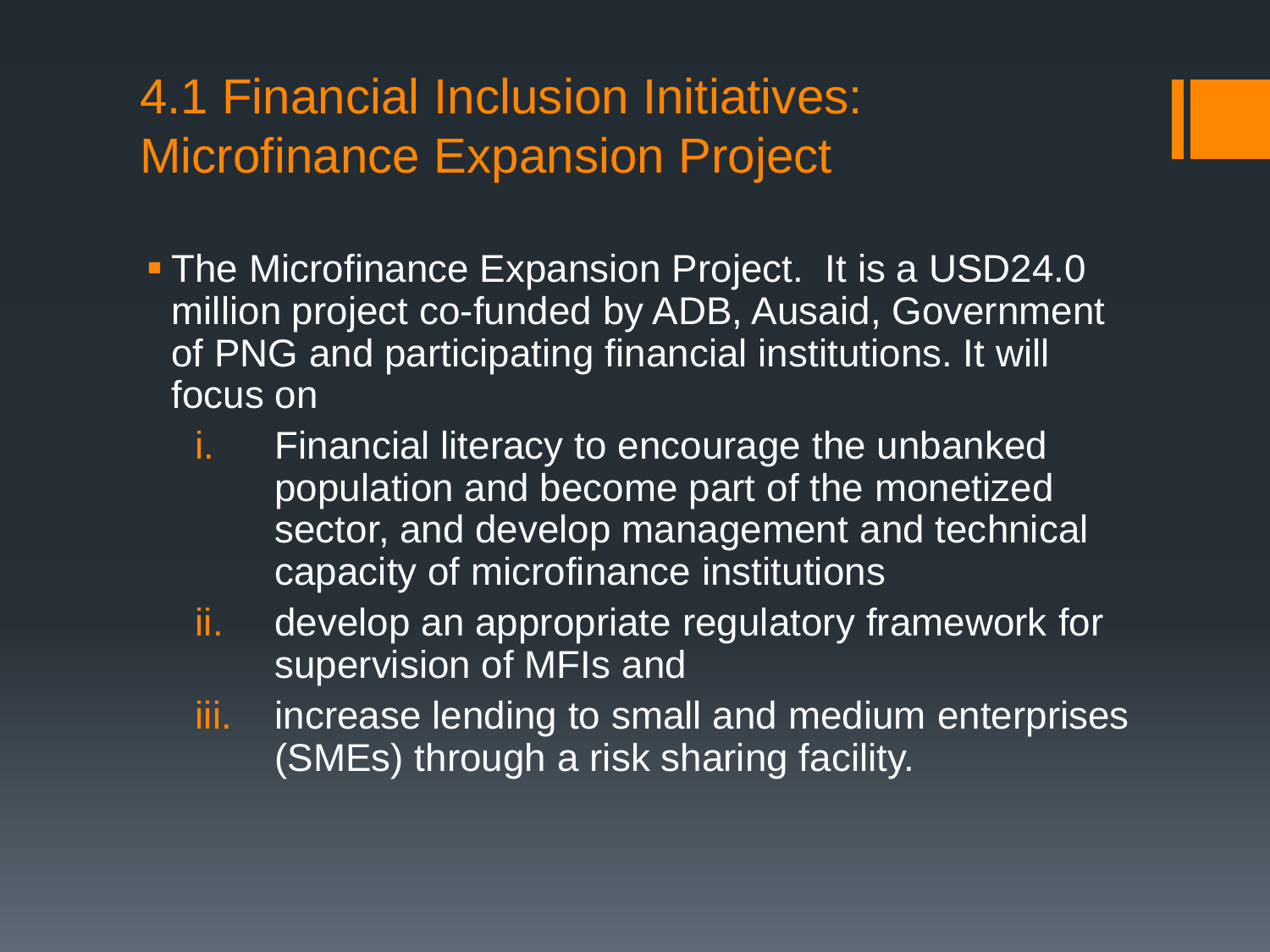# 4.1 Financial Inclusion Initiatives: Micro finance Expansion Project

- National Center for Financial Inclusion (NCFI)
	- **Strengthening financial institutions that focus** on servicing the rural population
	- **Training the community on financial education**
	- Working with networks to establish industry standards and best practices
	- **Promote lending to micro-enterprises by** providing a risk share facility
	- **Developing a conducive regulatory** environment and strengthening supervision by working with the Regulators.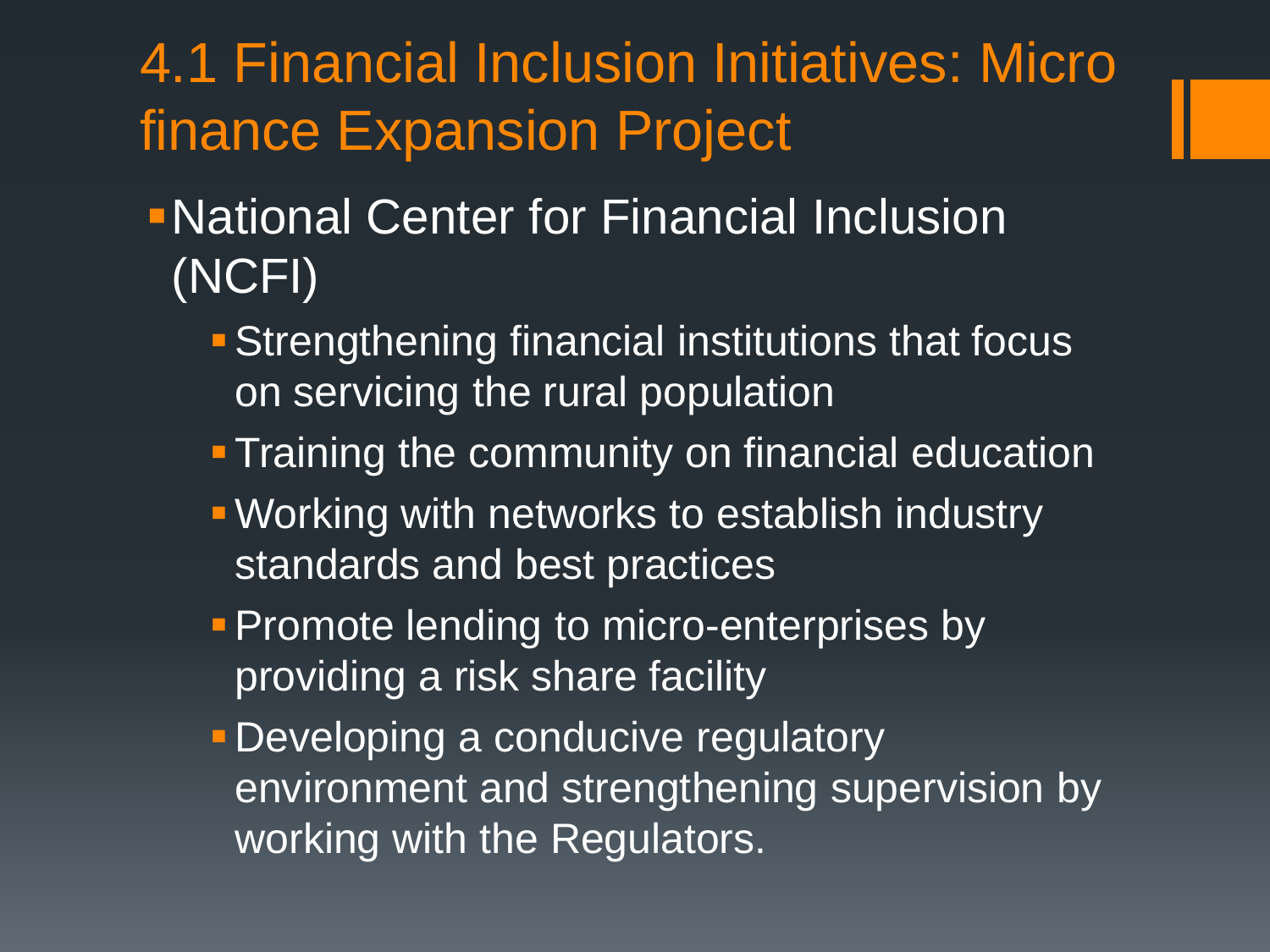### 4.2 E-payments, Mobile Banking and Payments services: BPNG APPROACH

- **Bank of PNG took out several press statements on the** Bank's intention to regulate Mobile Banking services in the country.
- **The Central Bank made it very clear in its policy signal that it** intended to promote Bank-led models of mobile banking where authorized institutions are to offer mobile banking.
- **However, the Bank also recognized the need for non-banks** (MNOs and Postal Services) potential to reach out to the niche market using their extensive network coverage.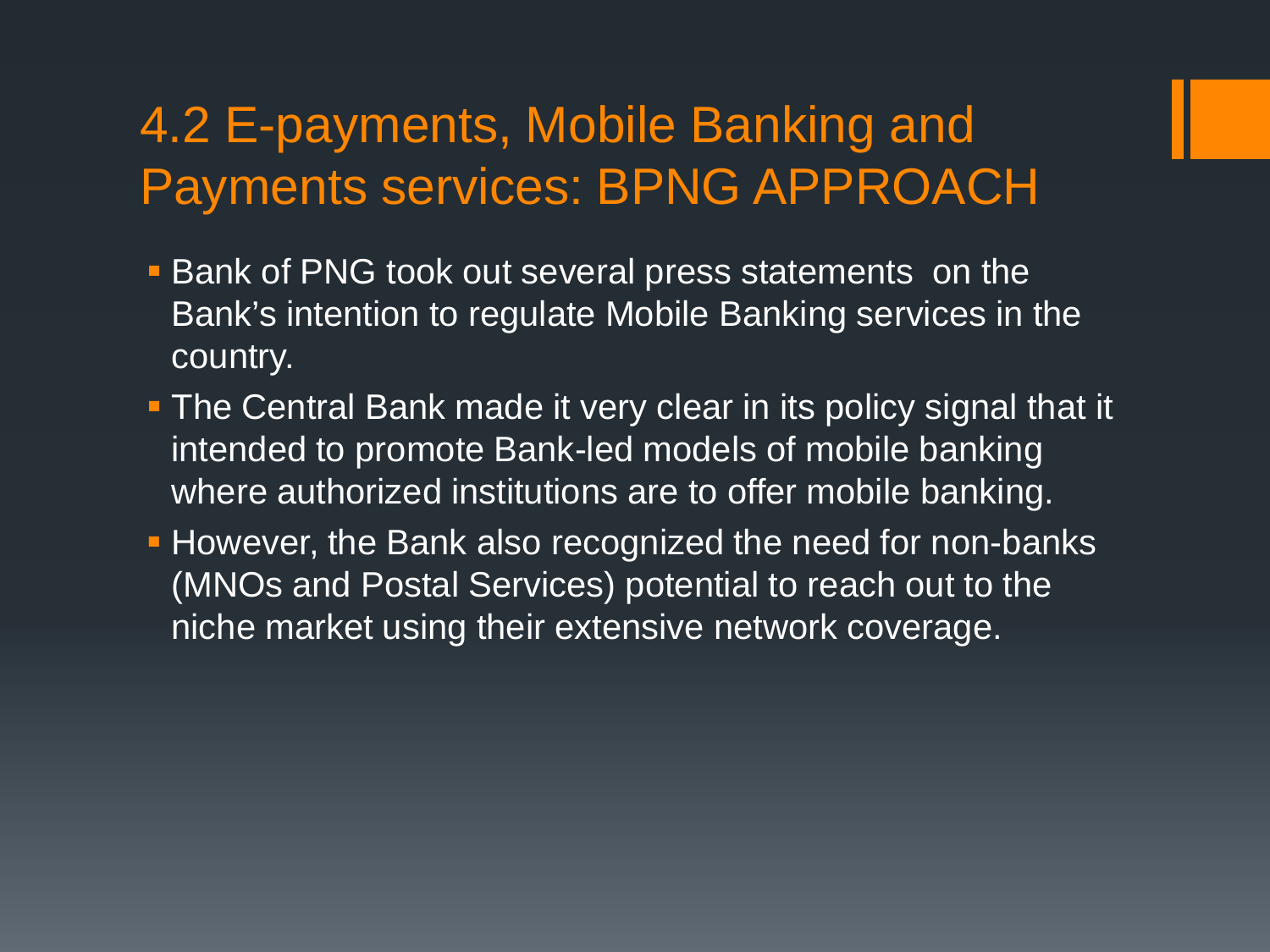#### 4.2 MODELS OF E- BANKING & PAYMENTS **SERVICES**

- **1. Bank led model**
- **2. Mobile Network Operators (MNO) model.**
- **3. Post Office model \***
- 4. SMART Card technology Model

\*Created specific requirements to preserve its traditional functions.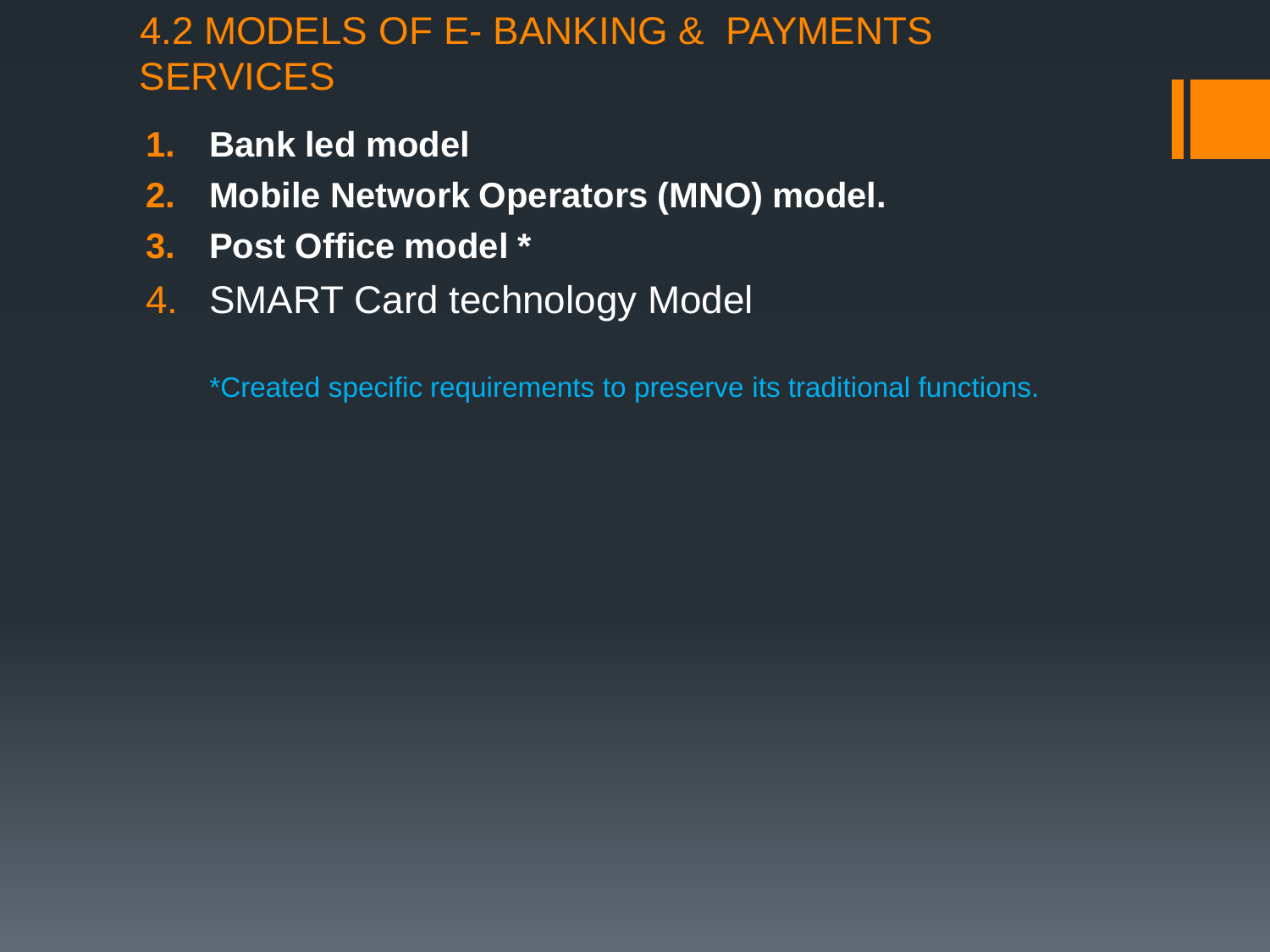# Financial Competence and Diaries projects

#### **Financial Competency**

- A study funded by the World Bank was already conducted and results will be known soon.
- Financial Diaries (BPNG) & Competency Projects( NRI)
	- **The study is funded by the UNDP via the Pacific Financial** Inclusion Program (PFIP) was launched recently. A project manager was recruited and training is being conducted for surveys of 120 households in three different locations in Papua New Guinea over 12 months.
	- **The results are expected to be used as an input for the NCFIs** policy development for the rural population.